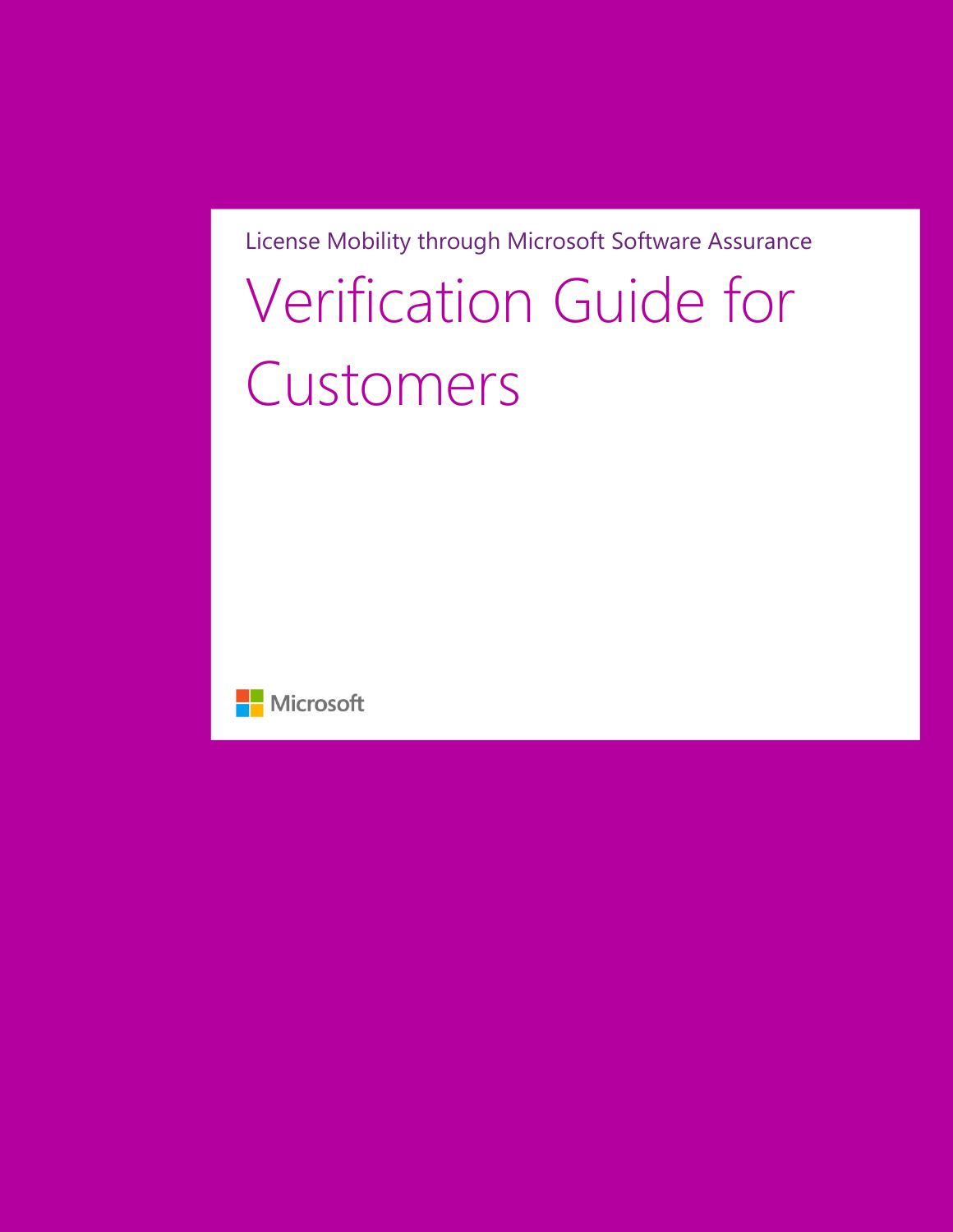## Table of contents

## **Customer Verification Guide**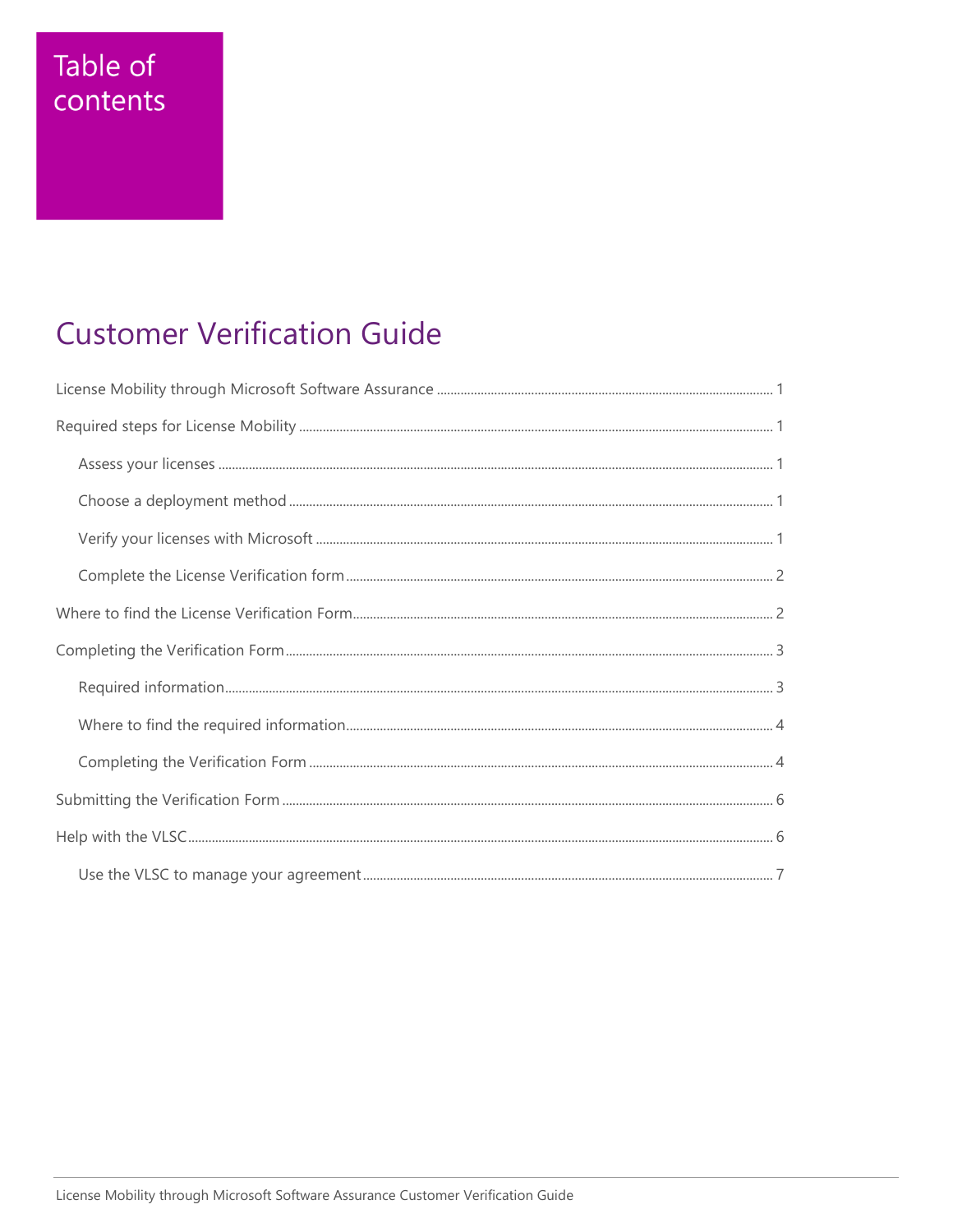## <span id="page-2-0"></span>License Mobility through Microsoft Software Assurance

With License Mobility through Microsoft Software Assurance, you can deploy certain server application licenses purchased under your Volume Licensing agreement to Windows Azure or in an Authorized Mobility Partner's data center.

<span id="page-2-1"></span>This guide will take you through the process of verifying your licenses are eligible for License Mobility with Microsoft.

## Required steps for License Mobility

### <span id="page-2-2"></span>**Assess your licenses**

If you are a Microsoft Volume Licensing customer with eligible<sup>1</sup> application server licenses that are covered by active Software Assurance, you can elect to use License Mobility through Software Assurance**.**

Work with your licensing procurement team, your Microsoft representative, or your preferred Volume Licensing reseller to understand your license position. You will want to confirm:

- The application server licenses you want to deploy with an Authorized Mobility Partner or Windows Azure are eligible as identified in the current Product Use Rights (PUR).
- The application server licenses you want to deploy with an Authorized Mobility Partner or Windows Azure have active Software Assurance coverage.

### <span id="page-2-3"></span>**Choose a deployment method**

To use License Mobility through Software Assurance, you need to deploy on Windows Azure or with an Authorized Mobility Partner. Any current Authorized Mobility Partner can accept your assigned licenses and deploy them as appropriate to your chosen hosted deployment solution.

The Authorized Mobility Partners list includes all authorized partners and is kept current with monthly updates. It can be found at [http://www.microsoft.com/licensing/software](http://www.microsoft.com/licensing/software-assurance/license-mobility.aspx#tab=2)[assurance/license-mobility.aspx#tab=2.](http://www.microsoft.com/licensing/software-assurance/license-mobility.aspx#tab=2) Contact your chosen Authorized Mobility Partner before completing the License Verification form.

You will need to specify Windows Azure or provide the Authorized Mobility Partner name, website address, and email address on the Verification form. Your Authorized Mobility Partner will provide this information.

### <span id="page-2-4"></span>**Verify your licenses with Microsoft**

l

Within 10 days of deployment, complete the License Verification form and provide it to your Microsoft representative or preferred reseller partner representative, so he or she can submit your form to Microsoft.

## **Did you know?**

You can deploy your licenses before you submit your License Verification form, but you must submit the form within 10 days of deployment.

<sup>1</sup>Eligible products are identified in the Microsoft Product Use Rights (PUR) document under the Appendix "Software Assurance Benefits." Microsoft Dynamics ERP (enterprise resource planning) products are not licensed through Volume Licensing and are not licensed online, but there are mobility rules that allow for similar use when deploying in shared environments.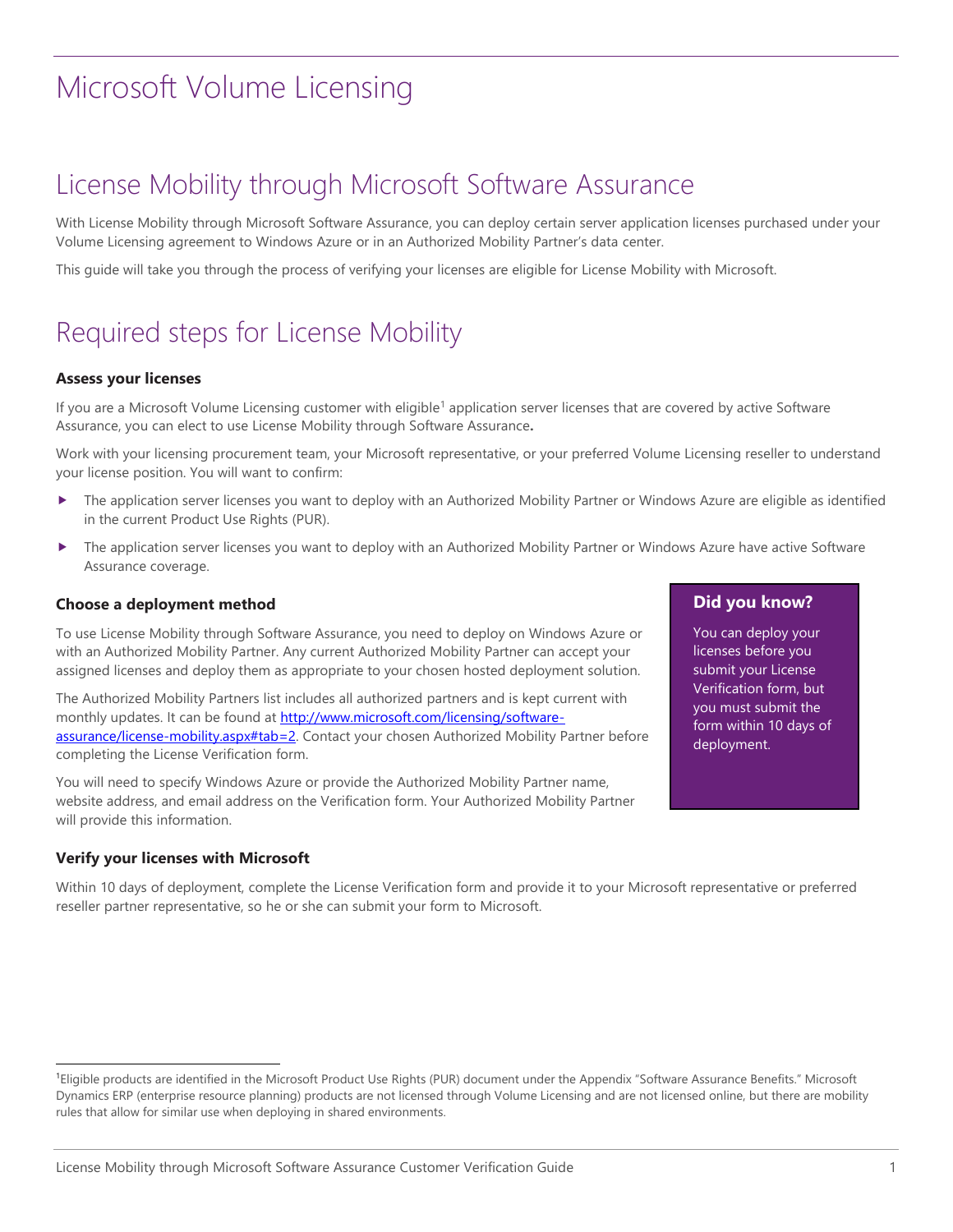### <span id="page-3-0"></span>**Complete the License Verification form**

There are three times you should complete and submit a License Verification form:

- 1. When you deploy eligible licenses with an Authorized Mobility Partner.
	- A new form is required each time you deploy additional licenses.
- 2. When you renew your Software Assurance.
- 3. When you renew your Volume Licensing Agreement.

The form can include multiple enrollments or license numbers under a single agreement, provided that they are supported by the same channel partner. However, you should complete a License Verification form for each agreement under which you are using License Mobility (for example, an Enterprise Agreement and a Select Plus agreement).

## <span id="page-3-1"></span>Where to find the License Verification Form

Go to the Microsoft Product Licensing Search page at [http://www.microsoftvolumelicensing.com/DocumentSearch.aspx.](http://www.microsoftvolumelicensing.com/DocumentSearch.aspx) You will see the following:

## **About Licensing**

### **Product Licensing Search**

Product Licensing Web is now Product Licensing Search, providing quick access to licensing terms, conditions and supplemental information relevant to the use of products licensed through Microsoft Volume Licensing programs.

**Document Search Product Search** 

Find supporting documents related to Volume Licensing programs and products such as Microsoft Product Use Rights, government qualifiers, language options, currency tables, and more. Select a region from the list below to show all documents for that region then filter the results by sector, document type, and language

Note: This page does not include any signed Volume Licensing agreements, enrollments or Microsoft Business and Services Agreement, and is intended solely for reference purposes.

Update: The Product Use Rights format has changed; review frequently asked questions about the new design to learn more.

### **Browse Categories:**

ment Type Language Region Sector

| <b>Document Type</b>                                                                                                                                                                                                                                                      |                                                                                                      | Language                                                    | <b>Region</b>                                             |                                                                                                      | <b>Sector</b>          |
|---------------------------------------------------------------------------------------------------------------------------------------------------------------------------------------------------------------------------------------------------------------------------|------------------------------------------------------------------------------------------------------|-------------------------------------------------------------|-----------------------------------------------------------|------------------------------------------------------------------------------------------------------|------------------------|
| License Verification<br><b>Media Kit Shipments</b><br><b>Media Subscription Letter</b><br><b>Online Services PUR</b><br><b>Enterprise Online Service:</b><br>Data Transfer Notices<br><b>Academic OLS Terms</b><br>$\overline{\phantom{a}}$<br><b>Online Services SLA</b> | English<br>Spanish<br><b>Portuguese EMEA</b><br>Czech<br>Danish<br><b>Dutch</b><br>Finnish<br>French | Japan<br>LatAm<br>3<br>Korea<br>China<br>Malaysia<br>Taiwan | WW (World Wide)<br><b>EMEA</b> (Europe, Middle Ea         | Commercial<br>Δ<br><b>Public Sector</b><br><b>Third Party</b><br>Academic<br>Government<br>Nonprofit | <b>Common Document</b> |
| Search Results: items 1-1 of 1                                                                                                                                                                                                                                            | $14 - 4$                                                                                             | of 1<br>Page: 1                                             | ÞН                                                        |                                                                                                      | <b>Show Archived</b>   |
| <b>Title</b>                                                                                                                                                                                                                                                              |                                                                                                      | Language                                                    | <b>Sectors</b>                                            |                                                                                                      | <b>Regions</b>         |
| LicenseMobilityVerif(EMEA)(ENG)(Oct2012)<br>(CR)                                                                                                                                                                                                                          |                                                                                                      | <b>English</b>                                              | <b>Commercial, Public Sector.</b><br>Third Party, Common, | Academic, Gov, Nonprofit                                                                             | <b>EMEA</b>            |

- 1. At the "Document Type" window, scroll down to "License Verification."
- 2. Choose your preferred language.
- 3. Choose your region (choosing "WW (World Wide)" will not bring up the form).
- 4. Under Sector, choose a sector or "Common Document."
- 5. The Search Results box below the categories will show the document "LicenseMobilityVerif" document with the region, language, and publication date. If there are multiple versions of the document, choose the one that corresponds to your region. Below are the first two pages of the License Verification form.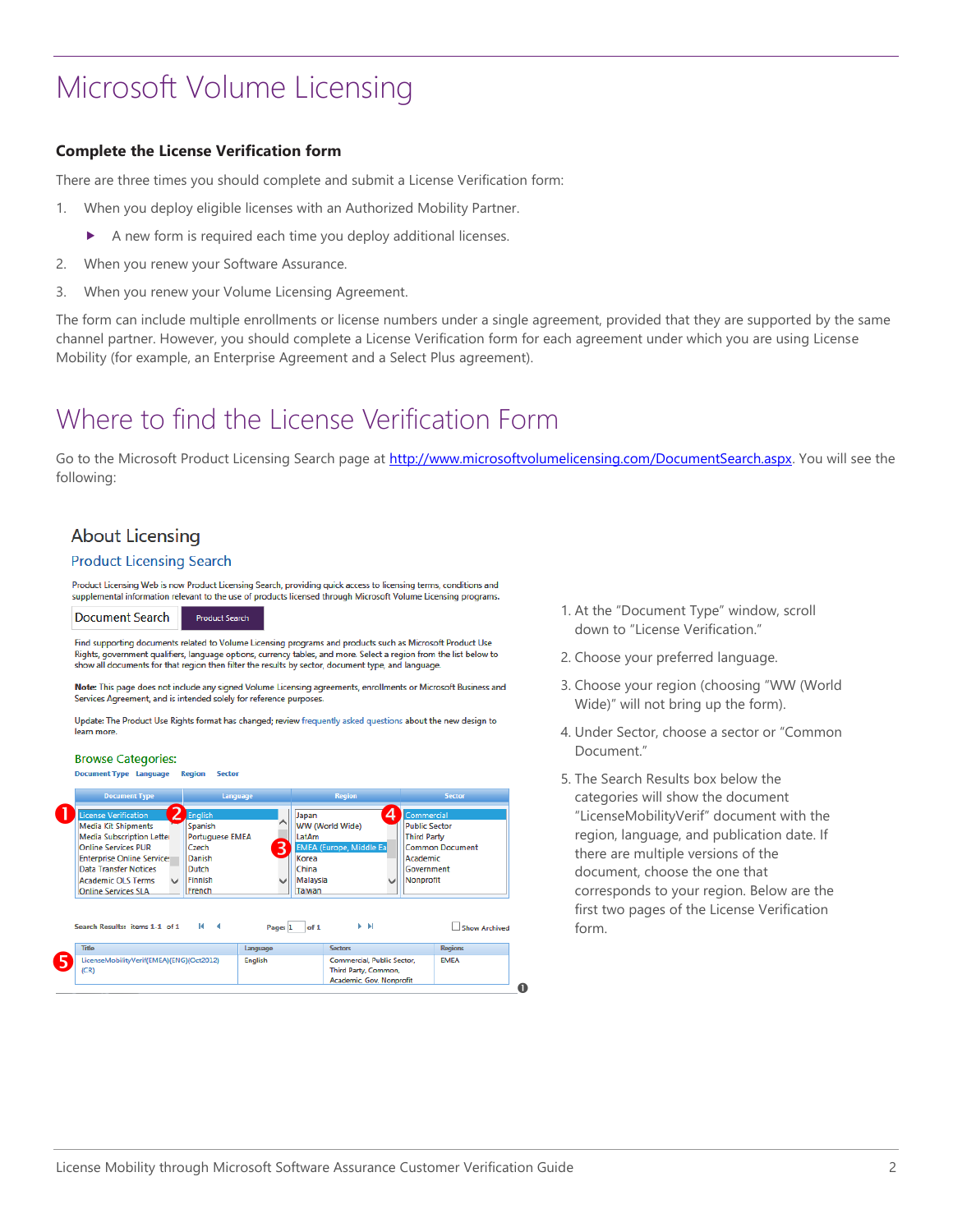## <span id="page-4-0"></span>Completing the Verification Form

Click the link (shown in step 5 above) to open the Verification Form.

Volume Licensing

Microsoft License Mobility through Software Assurance **License Verification Form** 

The puppose of this License Verification Form (the "Form") is to verify that the Microsoft Volume<br>Licensing entity identified below is properly licensed for the Microsoft software products to be<br>deployed with the authorize

#### Instructions

Microsoft

Entity must complete, sign and submit this Form to Microsoft for verification of licenses that are<br>deployed under License Mobility through Gotware Assurance. The esterists (\*) incloate required<br>fields. During license deplo

- **a.** follow the License Mobility through Schware Assurance use rights set forth in the Product Lise Rights contained and the model lise of the interval increased in the Product lise and the model of the model of the prod
- 
- 

Upon completion of the verification process, Microsoft will return a counter-signed copy of this Form to<br>both entity and its Authorized Mobility Partner. Microsoft's approval of this Form should not be<br>considered validatio

#### When to complete this form.

- Entity must submit to Microsoft a Form within ten (10) calendar days of each of the following events
	- a. Initial deployment of licensed products under License Mobility through Software<br>Assurance
- b. deployment of products not previously verified through a Form
- e. deployment with a different or additional Authorized Mobility Partner
- d. renewal of entity's Software Assurance coverage on products selected for License<br>Mobility through Software Assurance

#### Entity information.

Entity must provide details about the volume license agreement under which they have acquired the<br>applicable licenses and Software Assurance. Entity may include only one volume license agreement<br>on this Form. However, the Name of entity (must be legal entity name)\* |

#### Complete only one table

| Volume License Agreement Program<br>(select program name) | <b>Agreement</b><br>Number <sup>*</sup> | Enrollment<br>Number(s) <sup>*</sup> | <b>Software Assurance</b><br>Expiration Date(s)* |
|-----------------------------------------------------------|-----------------------------------------|--------------------------------------|--------------------------------------------------|
| <choose agreement=""></choose>                            |                                         |                                      |                                                  |
|                                                           |                                         |                                      |                                                  |
|                                                           |                                         |                                      |                                                  |

| Open License Programs<br>(complete for Open License programs)<br>only) | <b>Authorization</b><br>Number-   | License<br>Number's Y | Software Assurance<br><b>Expiration Date(s)*</b> |
|------------------------------------------------------------------------|-----------------------------------|-----------------------|--------------------------------------------------|
| <choose agreement=""></choose>                                         |                                   |                       |                                                  |
| Open Value Programs<br>(complete for Open Value programs<br>only)      | <b>Agreement</b><br>Number-       |                       | Software Assurance Expiration<br>Date is Y       |
| <choose agreement=""></choose>                                         |                                   |                       |                                                  |
| <b>Select Programs</b><br>(complete for Select Plus programs)<br>only) | <b>Public Customer</b><br>Number* |                       | Software Assurance Expiration<br>Date is Y       |
| <choose agreement=""></choose>                                         |                                   |                       |                                                  |

#### Authorized Mobility Partner information

Entity must select an Authorized Mobility Partner from the list provided at http://www.microsoft.com/licensing.schurer-ssurancellicensimilary-sites-<br>http://www.microsoft.com/licensing/schurer-assurance/license-mobility.ass

Authorized Mobility Partner Name\* uthorized Mobility Partner Website URL\*

Authorized Mobility Partner Email Address\*

SIEVVerfrüMEATENGTO (12012)

Instead of selecting an Authorized Mobility Partner above, entity may indicate Windows Azure as their<br>Authorized Mobility Partner of choice by checking the box below: Windows Azure Platform Services

### Licenses available for deployment (see table in Exhibit A).

Ently must indicate, in the table provided in Exhibit A, which products (including quantities) with ache<br>Software Assumance they will deploy with its Authorized Mobility Parker. Products not listed in the<br>table are not ava

If verification cannot be completed by Microsoft for any of entity's indicated productis), then entity must purchase the required licenses and Solviene Assumence and intervals in the interval of the main must be interval i

By participating in License Mobility through Software Assurance, entity consents to the following: a. the disclosure of the information in this Form to its Authorized Mobility Partner

- b. voluntary survey requests and communications related to License Mobility through<br>8oftware Assurance
- o. Its Authorized Mobility Partner providing information to Microsoft upon request, with<br>respect to products entity has depicyed under Licensed Mobility through Software<br>Assurance, in order to verify compilance

its Authorized Mobility Partner terminating non-compliant deployments under the Mobility through Software Assurance, after notification to entity by Microsoft

Page 2 of 7

### <span id="page-4-1"></span>**Required information**

EVVerfrEMEATENGTOet2012

To complete the form, you need to know:

Your organization's legal name (as shown on your Microsoft Volume Licensing agreement)

Page 1 of 1

- Your Agreement Type (for example, Enterprise Agreement, Select Plus, Campus and School Agreement, Open Value, or OVS for Education Solutions)
- Your Agreement Number, Authorization Number (for Open License), or Public Customer Number (for Select License)
- Your agreement's Enrollment Number or License Number for Open License (not applicable for Select License)
- The enrollment's Software Assurance expiration date(s)
- The number of eligible licenses you have on the enrollment
- Your Authorized Mobility partner name, website address, and email contact
	- o Use the contact information provided to you by your Authorized Mobility Partner
	- "Windows Azure" can be selected as the hosting partner
- The number of eligible licenses your will be deploying with License Mobility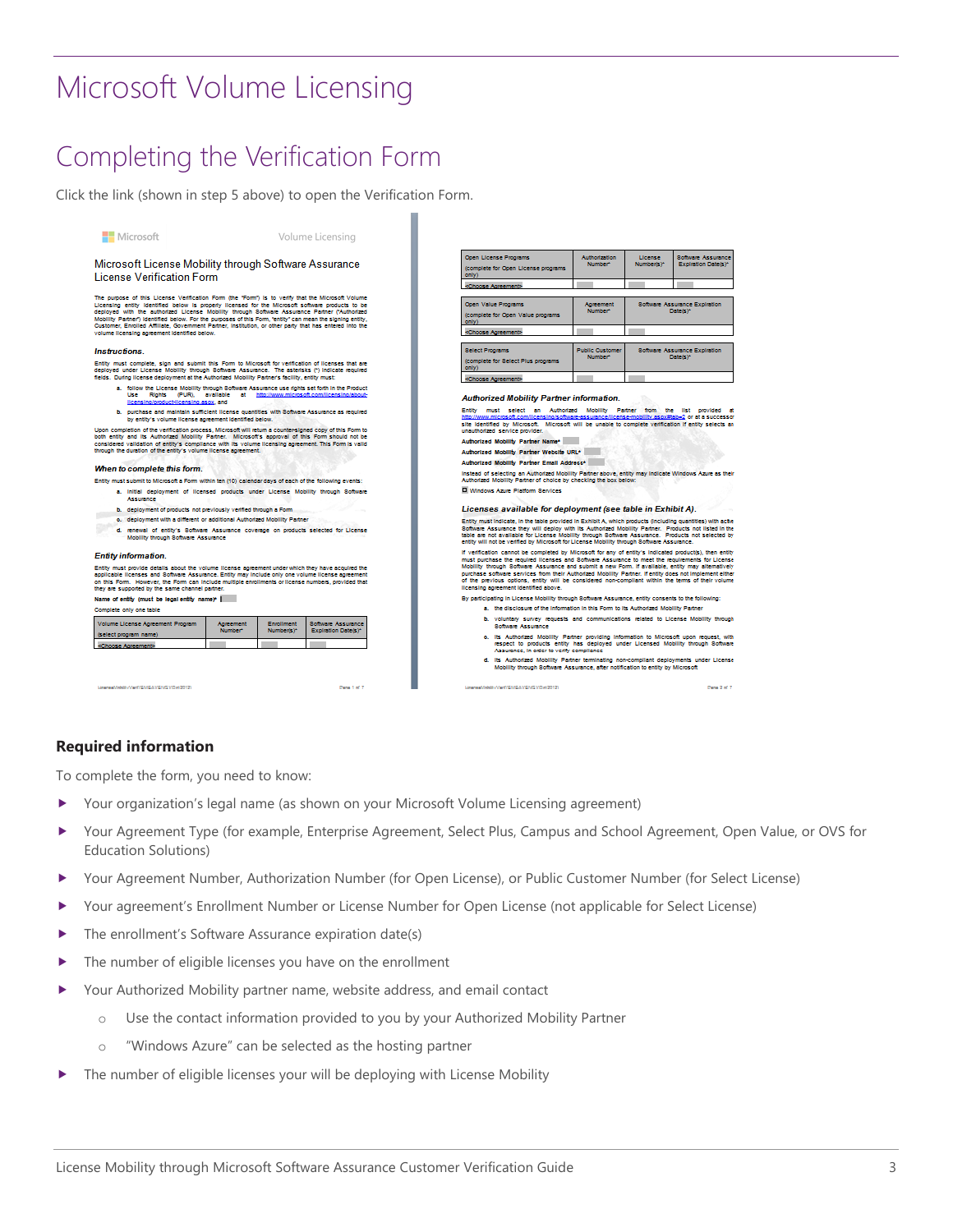## <span id="page-5-0"></span>**Where to find the required information**

### **The Microsoft Volume Licensing Service Center**

The Volume Licensing Service Center (VLSC) includes agreement information to help you complete the License Verification form. The VLSC is where Microsoft Volume Licensing customers can view their licensing information. A Windows Live ID and a valid business email address are required for registration if you are a new user. The VLSC is at http://www.microsoft.com/licensing/servicecenter.

For information on how to sign up for and sign in to the VLSC, download the VLSC User Guide at <http://www.microsoft.com/download/en/details.aspx?id=10585> or view several training videos at [http://www.microsoft.com/licensing/existing-customers/manage-my-agreements.aspx.](http://www.microsoft.com/licensing/existing-customers/manage-my-agreements.aspx) 

### **The Microsoft Product Use Rights (PUR)**

Application server products eligible for License Mobility through Software Assurance are identified in the Microsoft Product Use Rights document found at [http://www.microsoft.com/licensing/about-licensing/product-licensing.aspx.](http://www.microsoft.com/licensing/about-licensing/product-licensing.aspx) 

### <span id="page-5-1"></span>**Completing the Verification Form**

### **Provide your organization's license information**

Most of the required information for the License Verification form specific to your Microsoft Volume Licensing agreement can be found in the VLSC, with the exception of the Authorized Mobility Partner information and your channel partner information (the Large Account Reseller or other partner that sold you the Microsoft licenses). The first screen to view is the Relationship Summary.

| <b>Relationship Summary</b>                                          |                                                                                          |                         |                                 |                                      |               |                                                    |                                              |
|----------------------------------------------------------------------|------------------------------------------------------------------------------------------|-------------------------|---------------------------------|--------------------------------------|---------------|----------------------------------------------------|----------------------------------------------|
|                                                                      | The list below displays all the Licensing IDs that you are authorized to view or manage. |                         |                                 |                                      |               |                                                    | Add Open License<br>Relationship Summary FAQ |
| <b>Filter View</b><br>Parent Program                                 | All                                                                                      | $\bullet$               | All<br><b>Status</b>            |                                      |               | $\overline{\phantom{a}}$                           | Go                                           |
|                                                                      |                                                                                          |                         |                                 |                                      |               | Download all license information                   |                                              |
| Licensing ID $\rightarrow$<br><b>Standard Enrollment</b><br>12345678 | Orders Organization ><br>Fabrikam, Inc.                                                  | <b>City</b><br>Hometown | Country<br><b>United States</b> | <b>End Date</b><br>2013-11-30 Active | <b>Status</b> | <b>Parent Program</b><br>Enterprise 6<br>777777777 | <b>MBSA</b><br>N/A                           |

1. On the Relationship Summary screen, click the Enrollment number to show the Enrollment Details.

If you have more than one Enrollment, choose the one with the licenses you are moving to an Authorized Mobility Partner with License Mobility. You can include each enrollment or license number under which you have licenses deployed with License Mobility as long as they are under the same master agreement and supported by the same channel partner. The **Enrollment Details** page shows you most of the information required for the License Verification form.



- 1. Legal Entity Name (as shown on your agreement and listed in the VLSC)
- 2. Agreement Number
- 3. Enrollment Number
- 4. Program Type
- 5. Software Assurance expiration date (usually the same as Enrollment end date)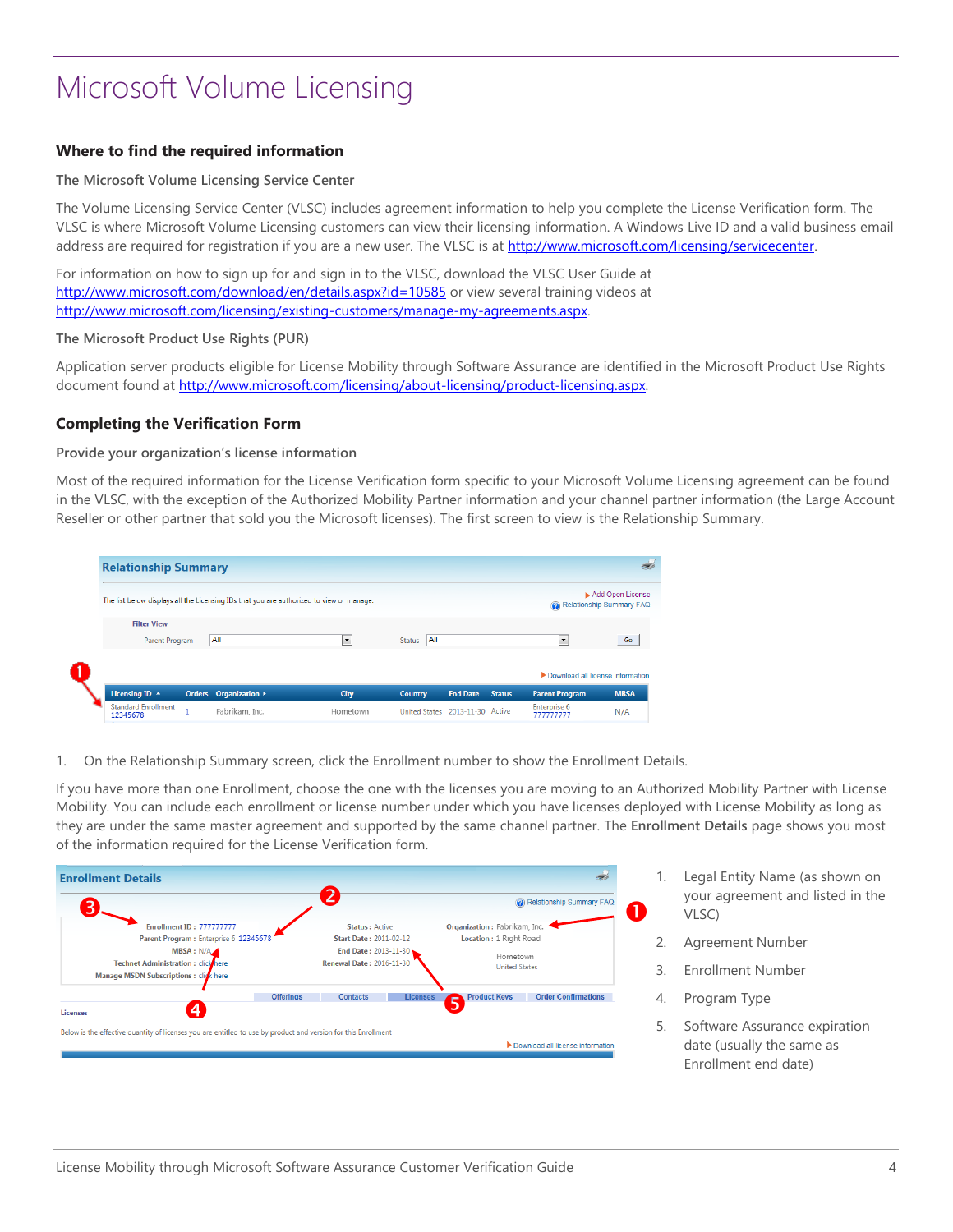The License Summary page will show you the active Software Assurance licenses.

| <b>License Summary</b>                |                                                                                                                                                                                                                                                                                                           |                                |                           |                                            |                                                                                                                                                             |
|---------------------------------------|-----------------------------------------------------------------------------------------------------------------------------------------------------------------------------------------------------------------------------------------------------------------------------------------------------------|--------------------------------|---------------------------|--------------------------------------------|-------------------------------------------------------------------------------------------------------------------------------------------------------------|
|                                       | The table below shows the effective quantity of licenses across all active and inactive Microsoft Licensing IDs for which you have authorization to view information. The<br>Relationship Summary displays the specific Licensing IDs that are included in the License Summary below, prior to filtering. |                                |                           |                                            |                                                                                                                                                             |
|                                       |                                                                                                                                                                                                                                                                                                           |                                |                           |                                            | Add Open License<br>Co License Summary FAQ<br>Get a Quote for more licenses<br>Filter Licensing IDs included in this summary<br>▶ View Relationship Summary |
|                                       |                                                                                                                                                                                                                                                                                                           |                                |                           |                                            | Download all license information                                                                                                                            |
| Product Pool ▲<br><b>Applications</b> | License Product Family ><br><b>Streets and Trips</b>                                                                                                                                                                                                                                                      | <b>License Version</b><br>2011 | <b>Effective Quantity</b> | <b>Unresolved Quantity</b><br>$\mathbf{0}$ | <b>Active SA Quantity</b>                                                                                                                                   |
| Applications                          | <b>TechNet Direct</b>                                                                                                                                                                                                                                                                                     | 2006                           | 20                        | 30                                         | $\mathbf{0}$                                                                                                                                                |

6. Eligible Software Assurance quantity

### **Indicate the products you will deploy**

Once you have completed the required contact and agreement information, you can specify which licenses you are deploying with License Mobility.

In Exhibit A of the License Verification form, you will indicate which licenses will be deployed. In this example, Exchange Server Enterprise Edition will be deployed.

| Product                                               | <b>Edition</b>                  | Selected for<br>Vertfloation | Quantity<br>to Deploy |                 | Verified<br>(MSFT Only) |
|-------------------------------------------------------|---------------------------------|------------------------------|-----------------------|-----------------|-------------------------|
| Exchange Server                                       |                                 |                              |                       |                 |                         |
| T<br>Exchange Server                                  | Standard                        | o                            |                       | Yes<br>▫        | No <sub>H</sub>         |
|                                                       | Enterprise                      | □                            |                       | Yes<br>σ        | No <sub>H</sub>         |
| Exchange Server Standard for Small<br><b>Business</b> |                                 | α                            |                       | Yes<br>α        | No <sub>H</sub>         |
| Lync Server                                           |                                 |                              | 2                     |                 |                         |
| <b>Lync Server</b>                                    | Standard                        |                              |                       | Yes<br>α        | No <sub>H</sub>         |
|                                                       | Enterprise                      | ▫                            |                       | Yes<br>Ξ        | No <b>El</b>            |
| Lync Server                                           |                                 | α                            |                       | Yes<br>α        | No <sub>H</sub>         |
| <b>Microsoft Dynamics</b>                             |                                 |                              |                       |                 |                         |
| Microsoft Dynamics CRM Server                         |                                 | α                            |                       | Yes<br>□        | No <sub>H</sub>         |
| Microsoft Dynamics AX Server                          |                                 | ▫                            |                       | Yes<br>$\Box$   | No <sub>H</sub>         |
| <b>SharePoint Server</b>                              |                                 |                              |                       |                 |                         |
| SharePoint Server                                     | Standard                        | □                            |                       | Yes<br>▫        | No <b>El</b>            |
|                                                       | Enterprise                      | ▫                            |                       | Yes<br>□        | No <sub>H</sub>         |
| SharePoint Server for Internet Sites                  | Standard                        | □                            |                       | <b>Yes</b><br>α | No <sub>1</sub>         |
|                                                       | Enterprise                      | α                            |                       | Yes<br>α        | No <sub>H</sub>         |
| SQL Server                                            |                                 |                              |                       |                 |                         |
|                                                       | Standard                        | ο                            |                       | Yes<br>▫        | No <sub>H</sub>         |
| SQL Server (Per Processor)                            | Enterprise                      | ο                            |                       | Yes<br>□        | No <sub>H</sub>         |
|                                                       | Datacenter                      | α                            |                       | Yes<br>α        | No <sub>H</sub>         |
|                                                       | Standard                        | α                            |                       | Yes<br>α        | No <sub>H</sub>         |
|                                                       | Enterprise                      | ο                            |                       | Yes             | No <sub>H</sub>         |
| SQL Server (Server/CAL)                               | Datacenter                      | ο                            |                       | Yes<br>▫        | No <sub>H</sub>         |
|                                                       | <b>Business</b><br>Intelligence | □                            |                       | Yes<br>α        | No <b>El</b>            |

**Exhibit A** 

- 1. Find the product(s) to be deployed from the list.
- 2. Check "Selected for Verification" at the appropriate product edition.
- 3. Input the quantity to deploy.

Do this for every product you will be deploying with License Mobility under this enrollment.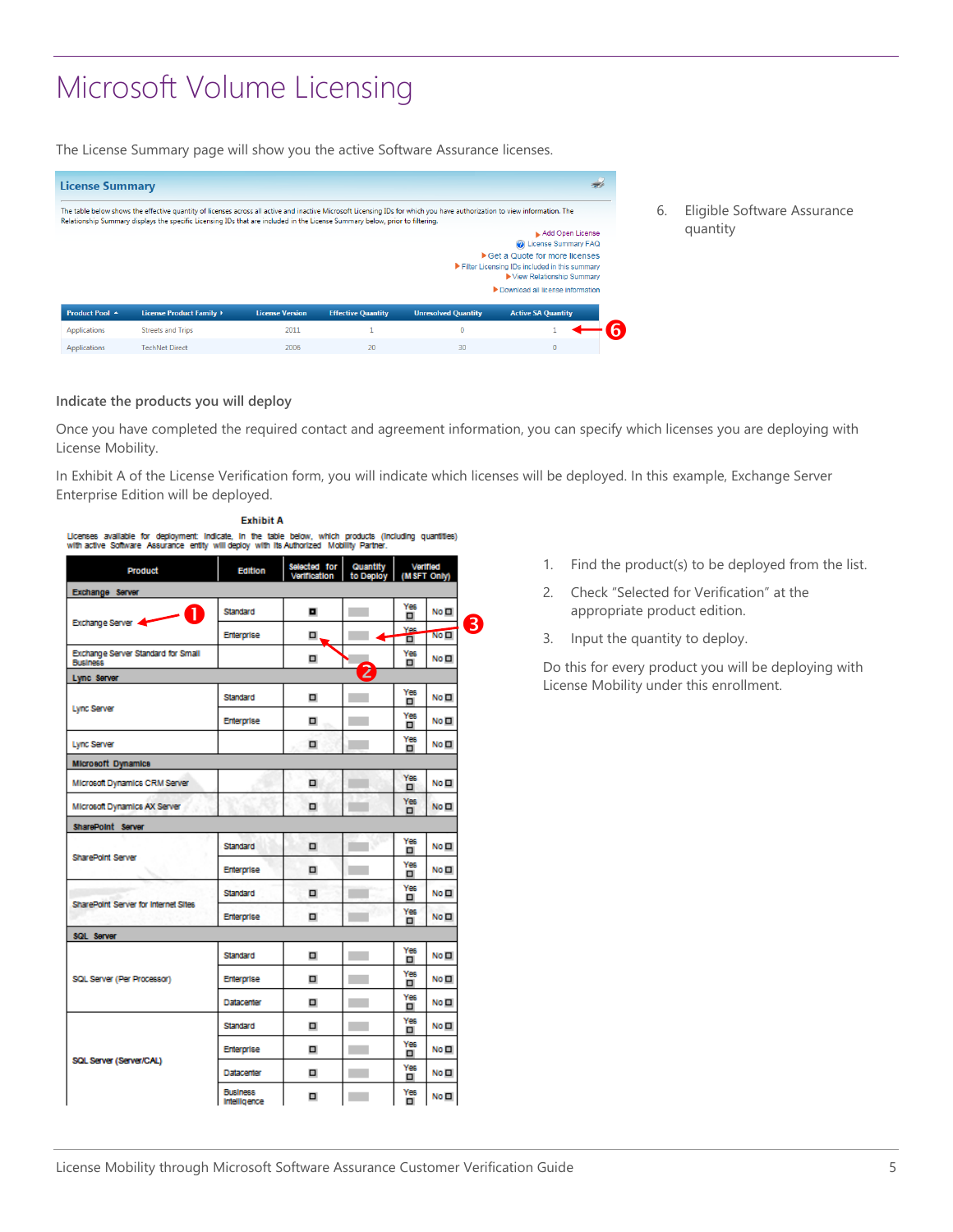Finally, your authorized representative must sign and date the completed form.

| шищу                                                                                                                                                                                                                        | <b>Microsoft Affiliate</b>                                                                                                                                                                             |
|-----------------------------------------------------------------------------------------------------------------------------------------------------------------------------------------------------------------------------|--------------------------------------------------------------------------------------------------------------------------------------------------------------------------------------------------------|
| Mame of Entity (must be legal entity name):                                                                                                                                                                                 | <b>Microsoft Ireland Operations Limited</b>                                                                                                                                                            |
| Signature*<br>Printed First and Last Name*<br><b>Printed Title*</b><br>Signature Date*                                                                                                                                      | Signature<br><b>Printed First and Last Name</b><br><b>Printed Title</b><br><b>Signature Date</b><br>(date Microsoft Affiliate countersigns)                                                            |
| applicable).                                                                                                                                                                                                                | Entity: Please send your completed Form to your channel partner or Microsoft Account Manager (as                                                                                                       |
|                                                                                                                                                                                                                             |                                                                                                                                                                                                        |
| for verification                                                                                                                                                                                                            |                                                                                                                                                                                                        |
|                                                                                                                                                                                                                             |                                                                                                                                                                                                        |
| <b>Microsoft Ireland Operations Limited</b><br>Atrium Building Block B<br>Carmenhall Road<br>Sandyford Industrial Estate<br>Dublin 18<br>Ireland<br>Attention: EOC Program Operations Dept.<br>receive a confirmation copy. | Channel Partner/Account Manager: Submit completed Form to Microsoft at the following address<br>When the Form is verified and counter-signed by Microsoft, entity and Authorized Mobility Partner will |

Entity warrants that the information provided on this Form is true and correct

## <span id="page-7-0"></span>Submitting the Verification Form

Once you have completed the License Verification form, make a copy for your records and send it to your channel partner (or Microsoft Account Manager). Your channel partner will submit the form to Microsoft for verification.

If you do not know who your channel partner is, contact your procurement department or whoever signed the original Microsoft Volume Licensing agreement. You can find contacts for your organization in the VLSC under the "Contacts" tab for each enrollment (Licenses->License Summary->Enrollment). You can also contact Microsoft Volume Licensing support at [http://www.microsoft.com/licensing/contact-us.aspx.](http://www.microsoft.com/licensing/contact-us.aspx) 

### **Once Microsoft receives the form**

After Microsoft reviews the form, there are two possible outcomes:

- 1. If your organization is verified as eligible for specific licenses, Microsoft will confirm your eligibility and communicate your verification status to you and your chosen Authorized Mobility Partner.
- 2. If your organization is not verified as eligible for specific licenses, the form will be returned to you with information on why the verification was not granted. You can make the necessary revisions and resubmit the form as many times as required to have your licenses verified by Microsoft.

## <span id="page-7-1"></span>Help with the VLSC

- Find Volume Licensing information a[t http://www.microsoft.com/licensing,](http://www.microsoft.com/licensing/) including video demonstrations for the VLSC, the VLSC User Guide, and additional program details.
- For self-help with the VLSC, you can consult the Frequently Asked Questions (FAQ) for each page of the site.
- Support contact details are available in the Help section of the VLSC.